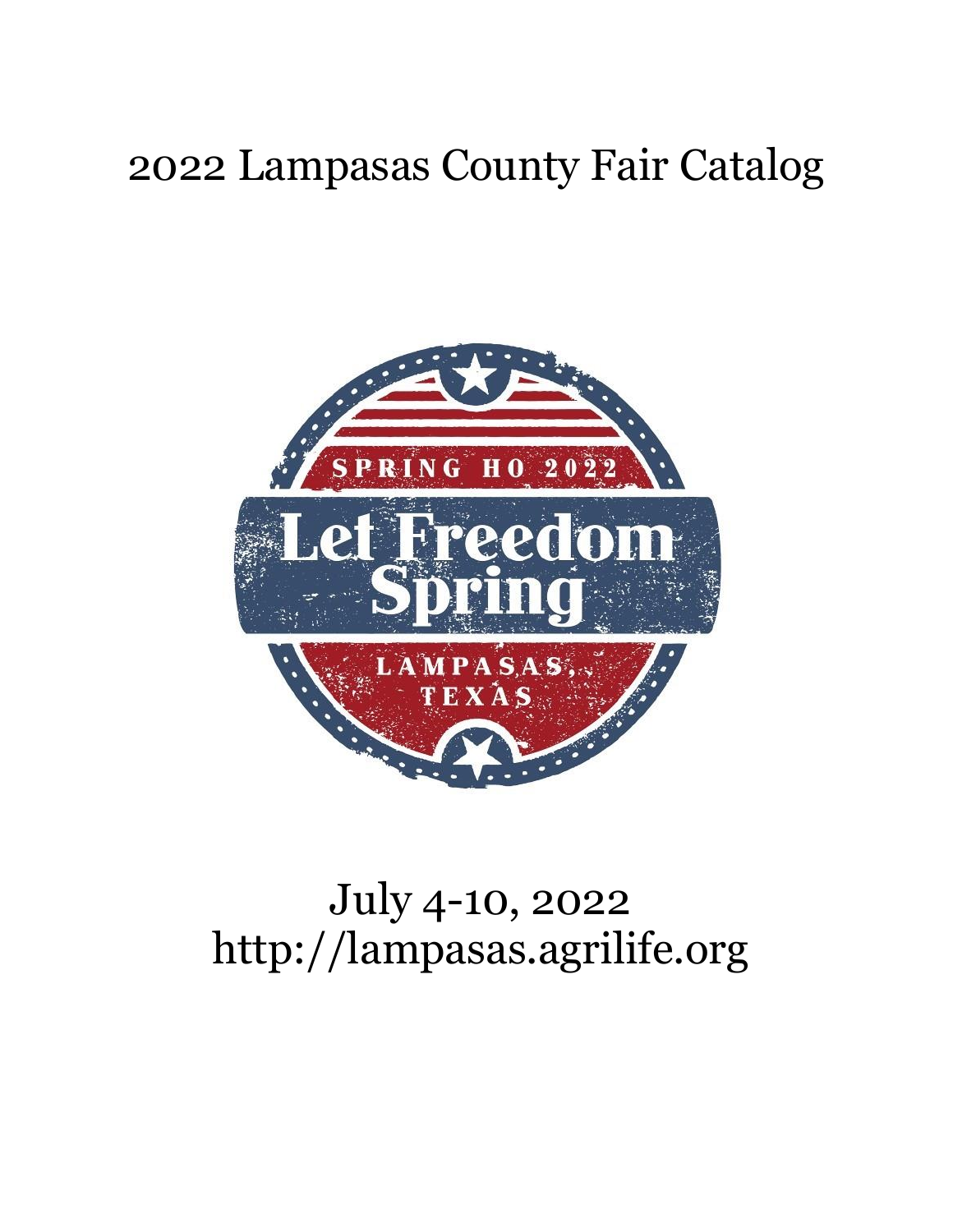## **LAMPASAS COUNTY FAIR**

## July 4-10, 2022

#### General Rules and Instructions

- 1. Competition is open to all who are interested from Lampasas and surrounding counties.
- 2. Exhibitors will be classified in one of the following categories: Juniors (up through age 12); Intermediate (ages 13 - 18); Adults (ages 19 and over).
- 3. Superintendents are ineligible to enter the divisions which they are overseeing.
- 4. No entry fees are required.
- 5. Contestants may enter only one item per category, but there is no limit to the number of categories or divisions a contestant may enter.
- 6. All entries must have been made/completed or grown by the person entering them. All entries must have been produced or completed since July 2021.
- 7. All entries must be received on WEDNESDAY, JULY 6, at the COUNTY ANNEX BUILDING, 409 S. Pecan St. No entry will be accepted once judging has begun. **Participants must register their entries between 4:00 and 7:00 PM.**
- 8. Entries **MUST** be picked up on Friday, July 8, from 2:00 3:00 p.m. CLAIM TAGS MUST BE BROUGHT TO PICK UP ITEMS. Division and Best of Show Winners' pictures will be taken at 2:30 P.M. on Friday.
- 9. All work must be completed. No soiled or unsightly entries will be accepted.
- 10. Entry tags will be furnished at registration or can be picked up at the Texas AgriLife Extension office at 409 S. Pecan St. Ste 102 or downloaded from the website [http://lampasas.agrilife.org/.](http://lampasas.agrilife.org/) **See rules for labeling of canned goods on page 5 of this catalog**.
- 11. Superintendents have the right to reclassify any entry in order to comply with the rules of the show or if they think it is in the best interest of the entry. Any entry not meeting the requirements shall be disqualified by the Superintendent.
- 12. During the judging of the show, the area will be closed to the public. No one, including leaders and sponsors, will be allowed in the judging area with the judges except the superintendents and program officials.
- 13. During the judging, the name of the exhibitor will not be displayed, but each article will be given a number. The name will be displayed after judging. All categories will be judged Thursday morning, July 7, from **8:45 a.m. until 12:30 p.m.** Viewing of exhibits will be on Thursday, July 7, from  $3 - 5:30$  p.m., on Friday, July 8, from 10 a.m.  $- 2$  p.m.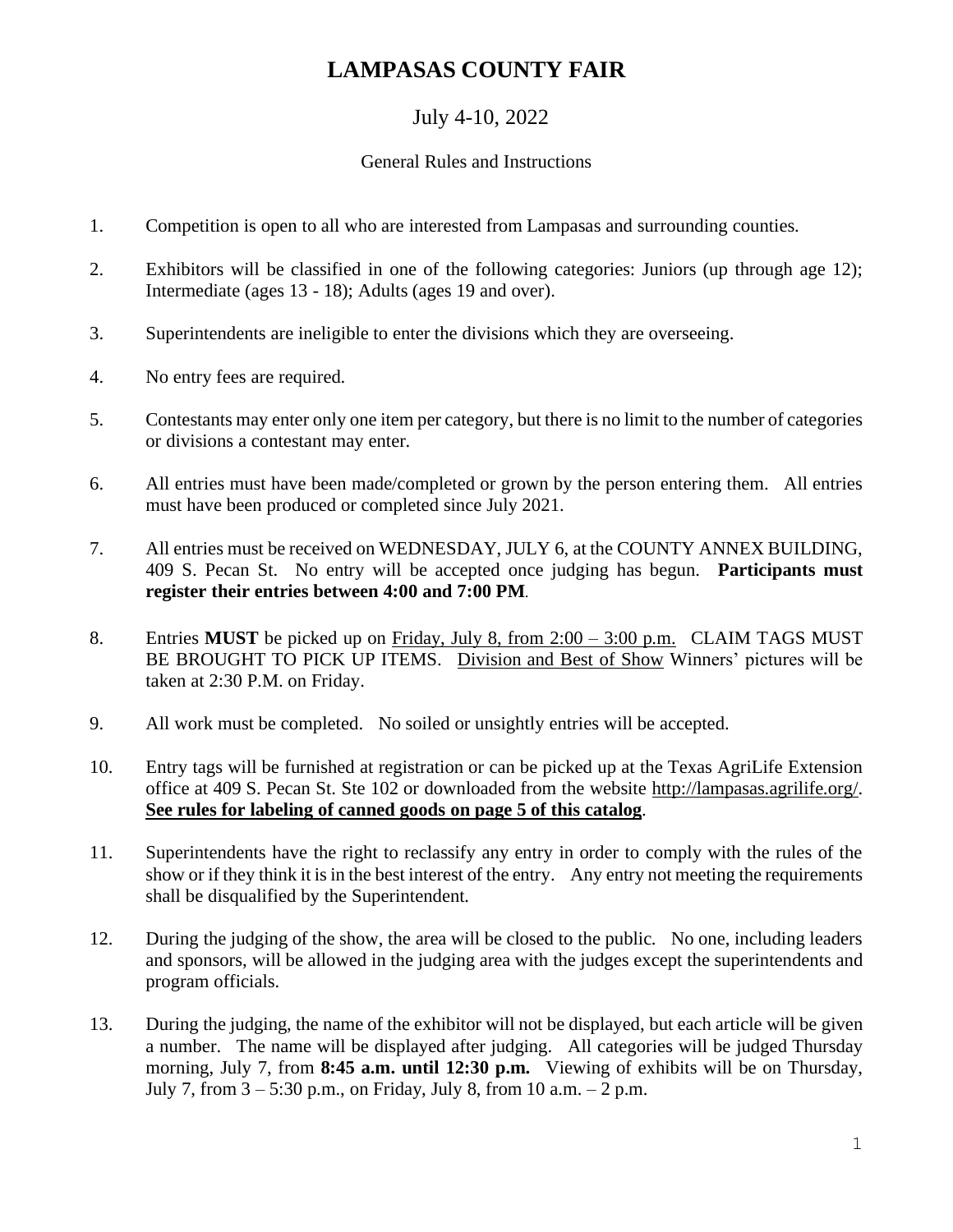- 14. Ribbons will be given in each category. Grand Champion and Reserve Champion will be announced for each division and will be awarded certificates, if deemed worthy by the judges. Only blue ribbon winners will be considered for Grand Champion, Reserve Champion, and Best of Show awards.
- 15. Capable judges will be selected to judge all entries. The decision of the judges will be final.
- 16. Every precaution will be taken to protect all articles BUT IN NO CASE WILL THE COUNTY FAIR COMMITTEE, TEXAS AGRILIFE EXTENSION, LAMPASAS COUNTY, OR ANY OF THEIR AGENTS OR REPRESENTATIVES BE RESPONSIBLE FOR LOSS, DAMAGE, THEFT, and BREAKAGE OR ANY OTHER FORM OF LOSS.
- 17. When the above general rules or division rules do not cover a situation which arises, the superintendent or executive committee shall have the power to make a final decision.
- 18. All rules will be strictly enforced.
- 19. Questions concerning the County Fair should be directed to the Lampasas County office of Texas AgriLife Extension. The Extension office is located in the county office building: phone 512/556-8271; or the Spring Ho Information Line: 512/556-5301.

#### **DIVISION: ART (1000s)**

- A. Oil Painting Categories: (1) Canvas (2) Other
- B. Watercolor
- C. Acrylic Painting
- D. Pencil Categories: (1) Pencil (2) Colored Pencil
- E. Charcoal
- F. Pastels
- G. Sculpture
- H. Clay
- J. Tole Painting Categories: (1) Wood (2) Metal (3) Fabric
- K. Metal Work
- L. Special Techniques i.e. Wood Burning, etc.
- M. Pointillism
- N. Other

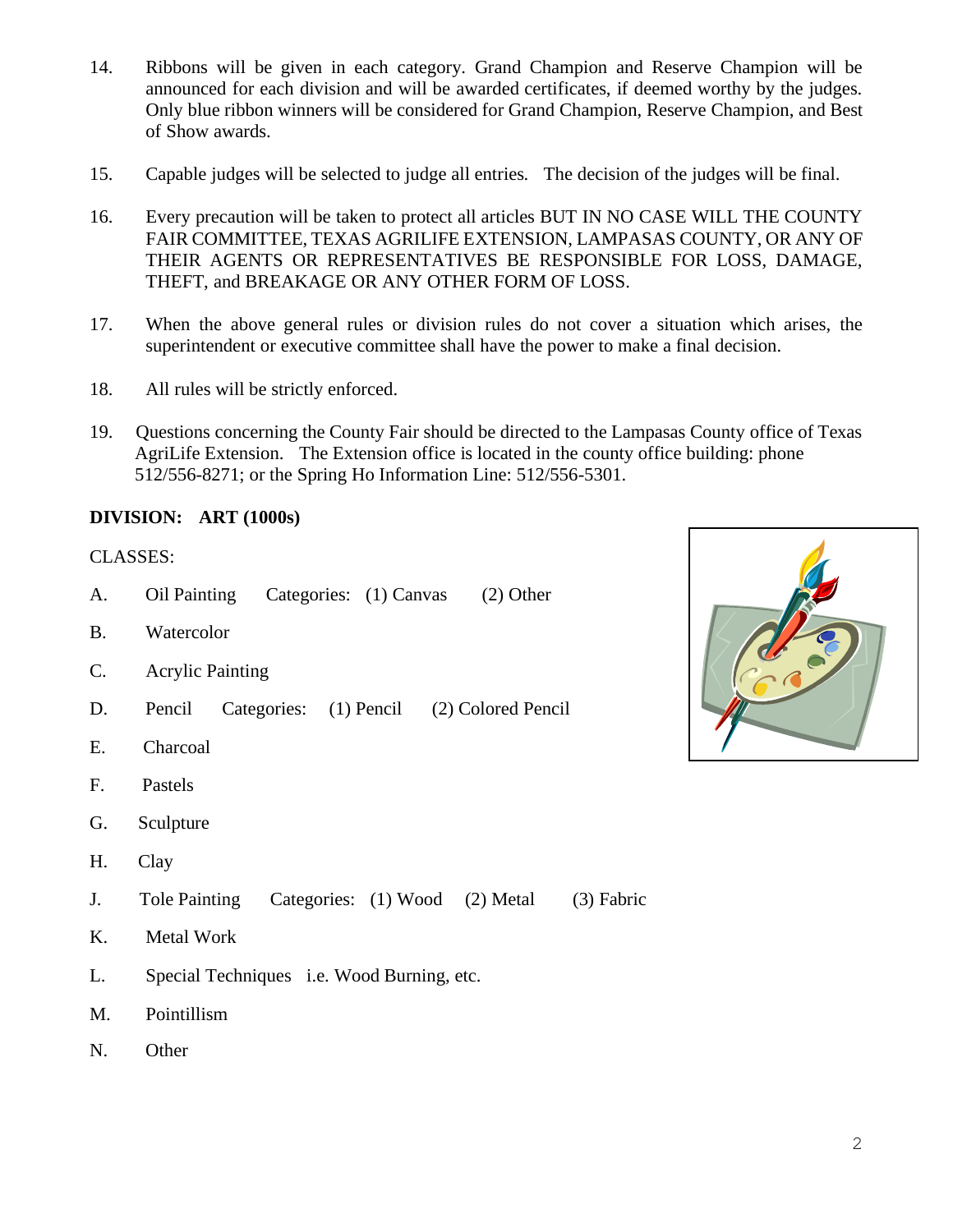#### **DIVISION: BAKED GOODS (2000s)**

- 1. All entries in this division shall be subject to the General Rules and Instructions of the County Fair.
- 2. Entries must be on heavy, DISPOSABLE containers, platters or covered cardboard. Glass or other non-disposable containers will be disqualified at the point of check in.
- 3. All entries should be covered or securely wrapped in clear plastic wrap or bags. Loose plastic wrap, colored plastic wrap, wax paper or foil will not be accepted.
- 4. Entries of cookies or candy should consist of 1/2 dozen.
- 5. Entries of muffins, biscuits, rolls or cornbread should consist of three.
- 6. A whole cake or pie or a standard loaf of bread will make an entry.
- 7. Cake mixes may be used as a base but should be entered only under the cake mix class.
- 8. Items which require refrigeration (cream pies) will **NOT** be accepted.
- 9. Decorated cakes will be judged on appearance only. They will not be tasted by the judges and will not be cut unless requested by the exhibitor. Cake mixes are acceptable for decorated cake entries.
- 10. Recipes MUST accompany each entry (except decorated cakes) and become the property of the County Fair Committee. By entering, contestants give their permission for recipes to be printed for the public.

#### CLASSES:

- A. Yeast Bread Categories: (1) Rolls (2) Loaf  $(3)$  Sweet  $(4)$  Other
- B. Bread Categories: (1) Biscuits (2) Quick Breads
	-

 (3) Cornbread (4) Coffee Cakes (5) Other i.e. Bread Machine, etc.

- C. Cake Categories:
	- (1) Un-iced pound cake
	- (2) Iced pound cake
	- (3) Layer cake
	- (4) Sheet cake
	- (5) Decorated cake
	- (6) Cakes made with a mix
	- (7) Bundt cakes
	- (8) Other cakes
- D. Cookie Categories: (1) Bar (2) Drop
	- (5) Other





E. Pie Categories: (1) Fruit (2) Pecan/Nut No other pies will be accepted. F. Candy Categories: (1) Fudge (2) Divinity<br>(3) Nut Brittle (4) Uncooke  $(4)$  Uncooked  $(5)$  Other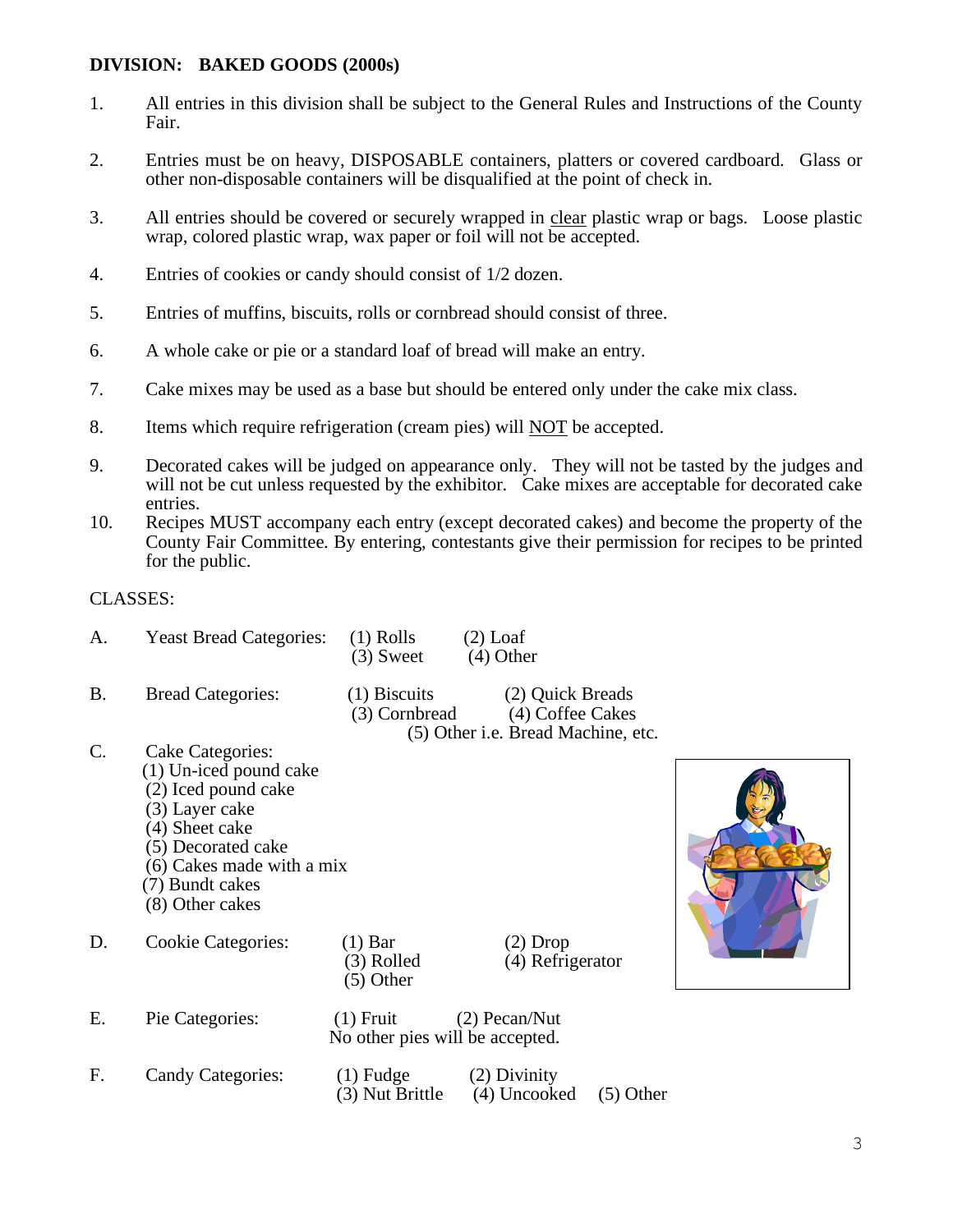#### **DIVISION: CANNED GOODS (3000s)**

- 1. All entries in this division shall be subject to the General Rules and Instructions of the County Fair.
- 2. All canned goods MUST be canned in standard canning jars. (Mayonnaise and other nonstandard jars will be disqualified.)
- 3. Lids must have an airtight seal with the ring intact, smooth, unbent and free from rust or corrosion.
- 4. Jars should be clean with clean rings and lids.
- 5. Jars must be labeled with the contents (i.e., Strawberry Preserves, Sweet Pickles, Apple Jelly) and date of processing. Each entry must have attached procedures used in processing. For example: Processed for 20 minutes in boiling water bath or Used cold-pack method and processed for 15 minutes @ 12 lbs. in pressure cooker.

| А.        | Vegetable Categories: (1) Green Beans | (4) Carrots<br>$(7)$ Beets                                               | $(2)$ Squash<br>$(5)$ Corn<br>$(8)$ Other                              | $(3)$ Tomato<br>(6) Black-eyed Peas |
|-----------|---------------------------------------|--------------------------------------------------------------------------|------------------------------------------------------------------------|-------------------------------------|
| <b>B.</b> | <b>Fruit Categories:</b>              | $(1)$ Pears<br>(3) Apricots<br>(5) Berries                               | (2) Peaches<br>$(4)$ Plums<br>$(6)$ Other                              |                                     |
| C.        | Pickle Categories:                    | $(1)$ Beet<br>(3) Cucumber-Sweet<br>$(5)$ Squash<br>(7) Mixed vegetables | (2) Cucumber-Dill<br>$(4)$ Bread & Butter<br>$(6)$ Okra<br>$(8)$ Other |                                     |
| D.        | <b>Relish Categories:</b>             | $(1)$ Fruit<br>$(3)$ Other                                               | (2) Vegetables                                                         |                                     |
| Ε.        | Jam Categories:                       | $(1)$ Plum<br>$(3)$ Grape<br>$(5)$ Fig<br>$(7)$ Other                    | $(2)$ Peach<br>$(4)$ Berry<br>$(6)$ Pear                               |                                     |
| F.        | Jelly Categories:                     | $(1)$ Plum<br>$(3)$ Grape<br>$(5)$ Fig<br>$(7)$ Other                    | $(2)$ Peach<br>$(4)$ Berry<br>$(6)$ Pear                               |                                     |
| G.        | Preserves Categories:                 | $(1)$ Plum<br>$(3)$ Grape<br>$(5)$ Fig<br>(7) Other                      | $(2)$ Peach<br>$(4)$ Berry<br>$(6)$ Pear                               |                                     |
| H.        | Butters (like apple butter)           |                                                                          |                                                                        |                                     |
| I.        | Picante Sauces/Salsas                 |                                                                          |                                                                        |                                     |
| J.        | Vinegars                              |                                                                          |                                                                        |                                     |
| Κ.        | L.<br>Honey                           | Other                                                                    |                                                                        |                                     |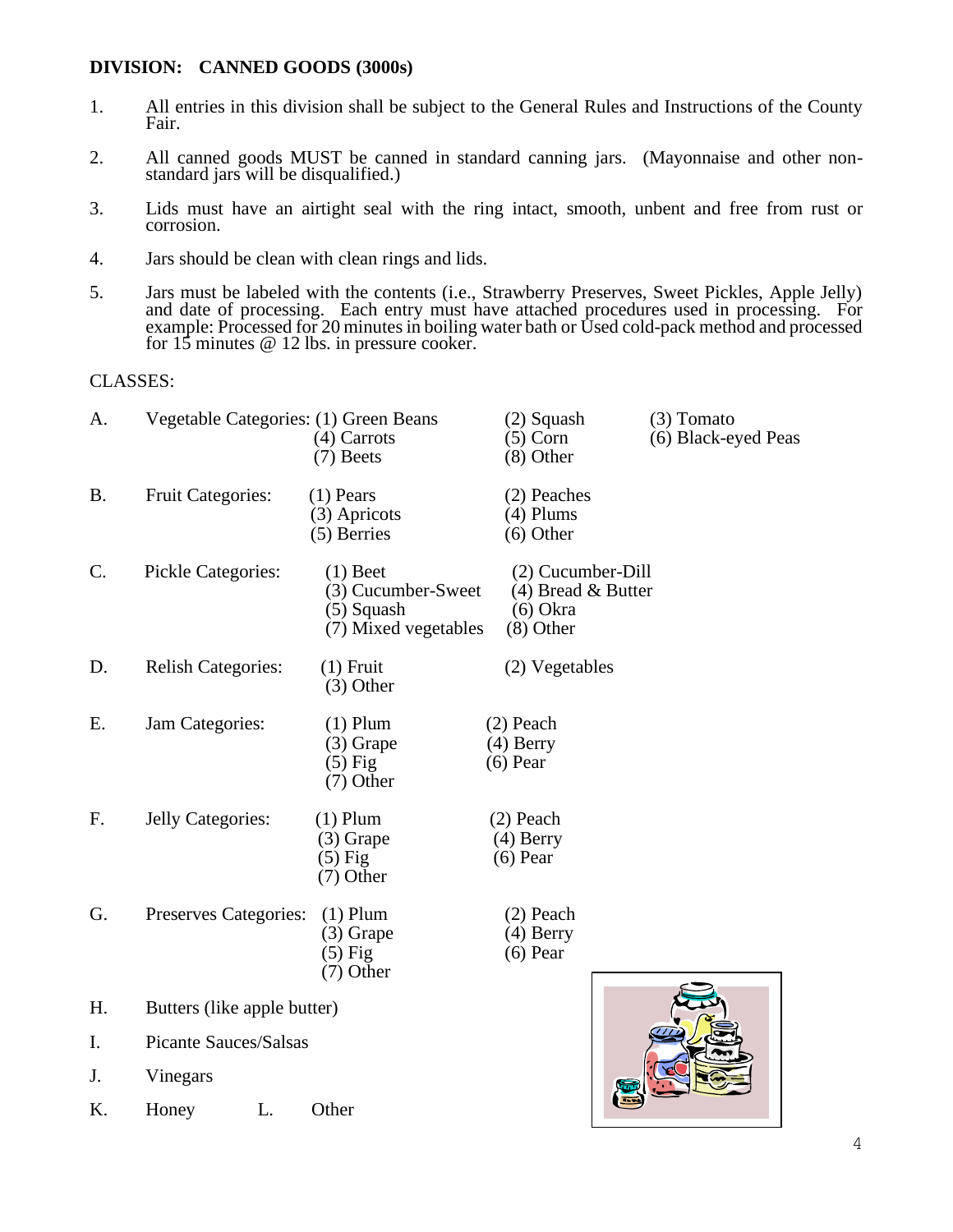#### **DIVISION: TEXTILES (4000s)**

- 1. All entries in this division shall be subject to the General Rules and Instructions of the County Fair.
- 2. All items MUST be finished products and ready for use. If desired, a brief description of the process used to produce the entry may be attached to the individual entry sheet.

#### CLASSES:

- A. Clothing/Accessories
- B. Quilts Hand Quilting (a) Machine pieced/hand quilted
- C. Hand pieced/hand quilted
- D. Quilts Machine Quilting
- E. Other

#### **DIVISION: CRAFTS (4500s)**

- 1. All entries in this division shall be subject to the General Rules and Instructions of the County Fair.
- 2. All items MUST be finished products and ready for use. If desired, a brief description of the process used to produce the entry may be attached to the individual entry sheet.

#### CLASSES AND CATEGORIES:

| A.              | <b>Crochet Categories:</b>                                      | $(1)$ Afghans<br>(3) Bedspreads        | (2) Tablecloths<br>(4) Accessories |                                   |  |
|-----------------|-----------------------------------------------------------------|----------------------------------------|------------------------------------|-----------------------------------|--|
| <b>B.</b>       | Knitting<br>$(1)$ Afghans                                       | (5) Apparel items<br>(2) Apparel items | $(6)$ Other<br>$(3)$ Other         |                                   |  |
| $\mathcal{C}$ . | Macramé                                                         |                                        |                                    |                                   |  |
| D.              | Tatting                                                         |                                        |                                    |                                   |  |
| Ε.              | <b>Embroidery Categories:</b>                                   | $(1)$ Hand<br>(4) Machine              | $(2)$ Liquid<br>$(5)$ Crewel       | (3) Plastic Canvas<br>$(6)$ Other |  |
| F.              | <b>Stuffed Toys/Animals</b>                                     |                                        |                                    |                                   |  |
| G.              | Latch Hook                                                      |                                        |                                    |                                   |  |
| Η.              | <b>Cross Stitch Categories:</b>                                 | $(1)$ Counted                          | $(2)$ Regular                      | $(3)$ Other                       |  |
| I.              | Decorated Shirts/Shoes & Purses <i>i.e.</i> applique or painted |                                        |                                    |                                   |  |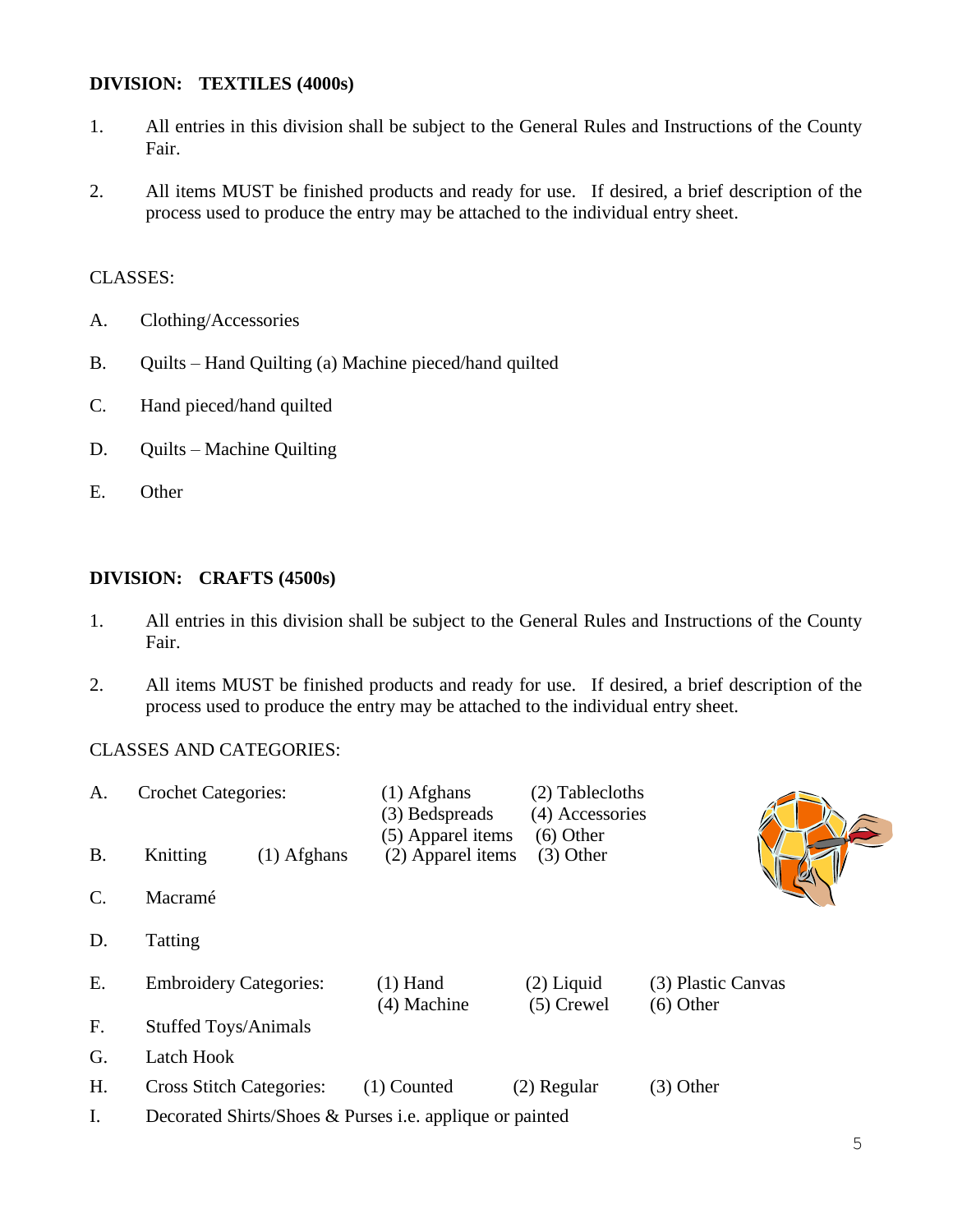- J. Wreaths
- K. Dolls
- L. Covered Photo Albums
- M. Flower Arrangements (Fresh or Silk)
- N. Leather Craft
- O. Wall Hangings
- P. Scrapbooking/Paper Art/Digital Art: (1) Scrapbook page(s) (2) Complete Scrapbook

(3) 3-Dimensional projects (4) Card(s) (5) Other<br>lercoated (2) Decorated

- Q. Woodworking Categories: (1) Undercoated (2) Decorated (3) Wood Carving (4) Turned
- (3) Wood Carving (4) Turned (5) Other<br>R. Jewelry (1) Necklace (2) Earrings Jewelry (1) Necklace (2) Earrings (3) Bracelet (4) Sets (5) Other<br>(1) Decorations (2) Crafts/Te
- S. Holiday (1) Decorations (2) Crafts/Textiles (3) Other
- T. Collectibles (Photos or a small arrangement of a collection)
- U. Recycled items

### **DIVISION: HORTICULTURE (5000s)**

- 1. All entries in this division shall be subject to the General Rules and Instructions of the County Fair.
- 2. All fruit and vegetable entries must be home grown.
- 3. Fruit and vegetable entries MUST be arranged on heavy disposable containers, platters or covered cardboard. Glass or other non-disposable containers will be disqualified at point of check in.
- 4. All fruit and vegetable entries must be clean and free of disease and blemishes.
- 5. The numbers of fruits and vegetables required to make up entries are listed below.
- 6. Questions concerning fruits and vegetables not listed may be directed to the County Extension Office.
- 7. Potted plants MUST have been in the possession of the exhibitor for at least three months.
- 8. Potted plants should be well watered before entry, have clean foliage, have dry or dead foliage removed, and be free of insects.

- A. Fresh Fruits or Vegetables
- B. Dried Fruits or Vegetables
- Categories for A/B: (1) Beans 12 pods



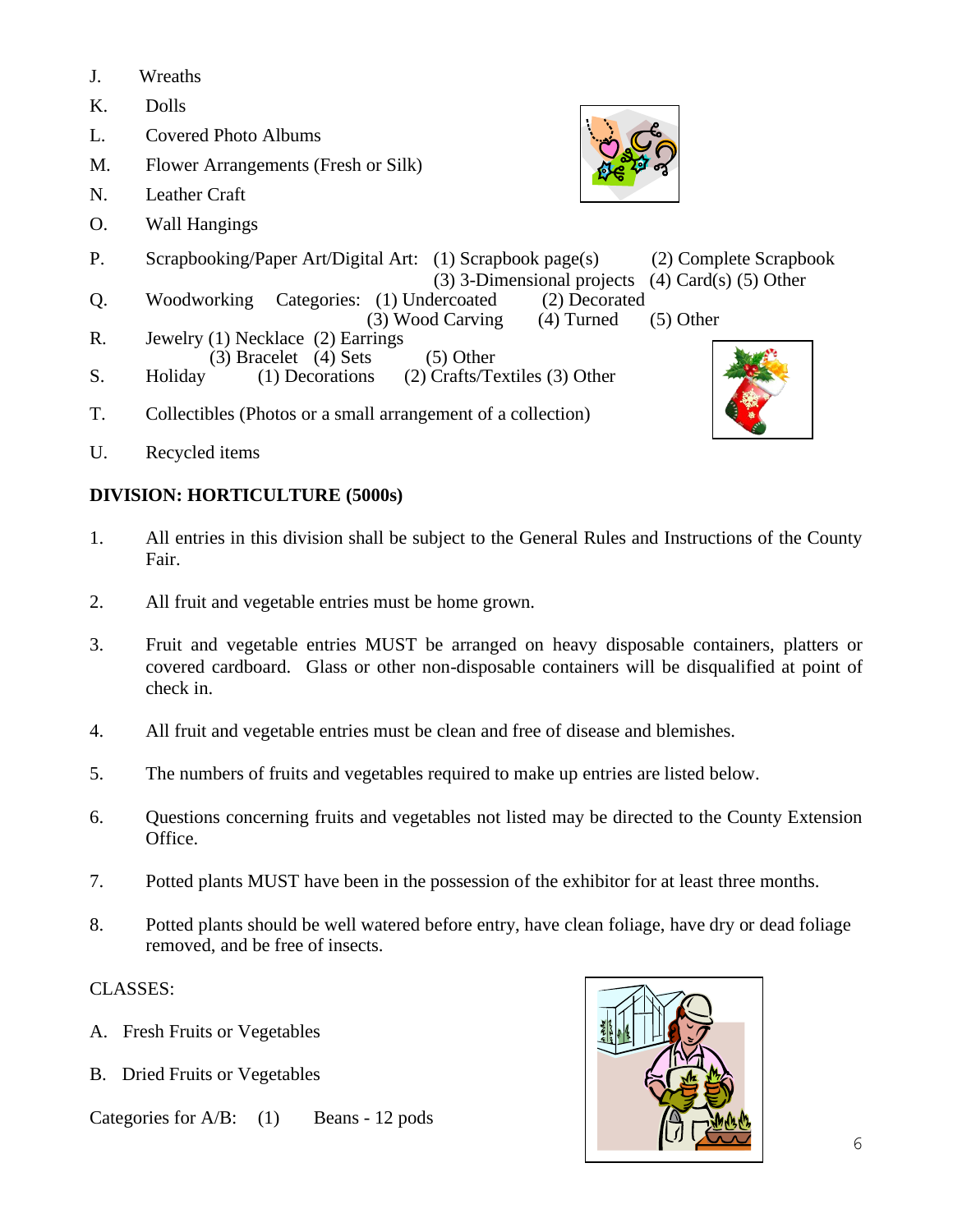- (2) Beets 3
- (3) Cabbage 1 head
- (4) Lettuce 1 head
- (5) Cantaloupe 1
- (6) Corn 3 ears
- (7) Cucumbers 3
- (8) Eggplant 3
- (9) Okra 12 pods
- (10) Onions 3
- (11) Peas 12 pods
- (12) Pepper (hot) 3
- (13) Pepper (green)- 3
- (14) Pepper (banana) 3
- (15) Pepper (jalapeño)-3
- (16) Plums 3
- (17) Potatoes 3
- (18) Radishes 6
- (19) Yellow Squash 3
- (20) Zucchini Squash 3
- (21) Acorn Squash 3
- (22) Squash (other varieties) 3
- (23) Tomatoes 3
- (24) Cherry Tomatoes 6
- (25) Peaches 3
- (26) Grapes 6
- (27) Watermelon (1)
- (28) Figs 3
- (29) Pears 3
- (30) Pumpkin 1
- (31) Carrots 3
- (32) Other

### C. Potted Plants

(1) Potted Foliage Plant

|        | Categories: (a) Begonia | (b) Coleus                                                      |
|--------|-------------------------|-----------------------------------------------------------------|
|        | (c) Fern                | (d) Croton                                                      |
|        |                         | (e) Hanging Basket (f) Devil's Ivy                              |
|        | $(g)$ Other Ivy         | (h) Wandering Jew                                               |
|        | (i) Airplane            | (i) Most unusual plant (rarity, color of foliage, unusual size, |
| $\sim$ |                         |                                                                 |

etc.)

(k) Other

#### (2) Potted Flowering Plant (MUST BE IN BLOOM)

 Categories: (a) African Violet (b) Begonia (c) Geranium (d) Hanging Basket (e) Other

(3) Cacti/Succulent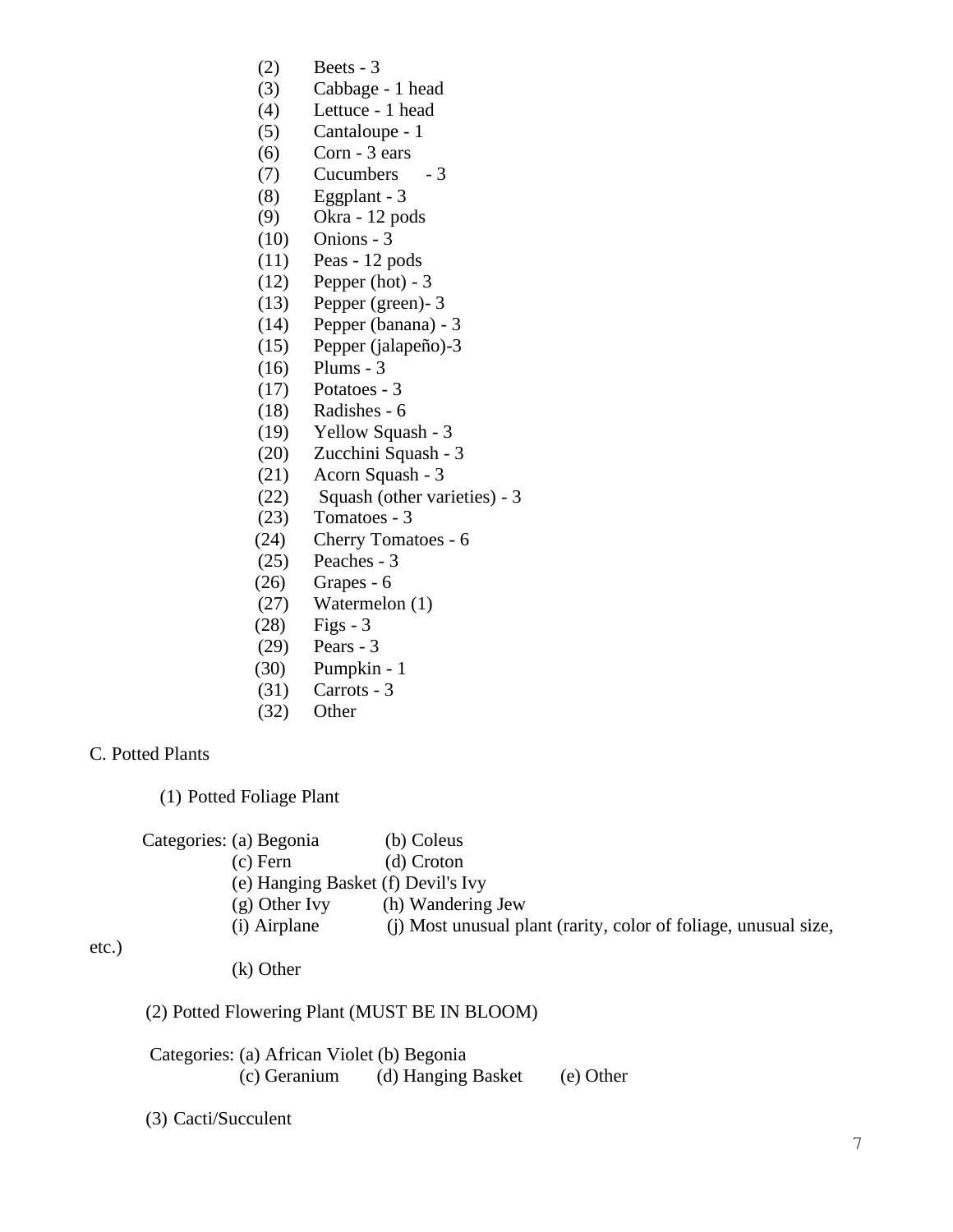Categories: (a) Cactus - one specimen

- (b) Cacti collection of five or more different varieties in one pot
- (c) Succulent
- (d) Christmas Cacti
- (e) Other
- (4) Dried Herbs
- (5) Potted Herbs
	- (a) Culinary
		- (a1) One specimen in a pot
		- (a2) Two or more specimens in a pot
	- (b) Ornamental
		- (b1) Plants for crafts (wreath making, potpourri, etc.)
			- (b2) Plants for xeriscaping
			- (b3) Deer resistant
		- (b4) Other
	- (c) Medicinal

#### **DIVISION: PHOTOGRAPHY (6000s)**

- 1. All entries in this division shall be subject to the General Rules and Instructions of the County Fair.
- 2. All items MUST be finished products and ready for use. If desired, a brief description of the process used to produce the entry may be attached to the individual entry sheet.
- 3. Photographs must be mounted on sturdy backing such as mat board, foam core and may be matted and/or framed.
- 4. Entries are limited to one photo per class per entrant.
- 5. Photos can be color or black & white

- A. Landscapes or Architecture
- B. Animals
- C. Plants/Flowers
- D. People
- E. Photo Collage on approx. 15" X 20" Foam Board or Sturdy Poster Board